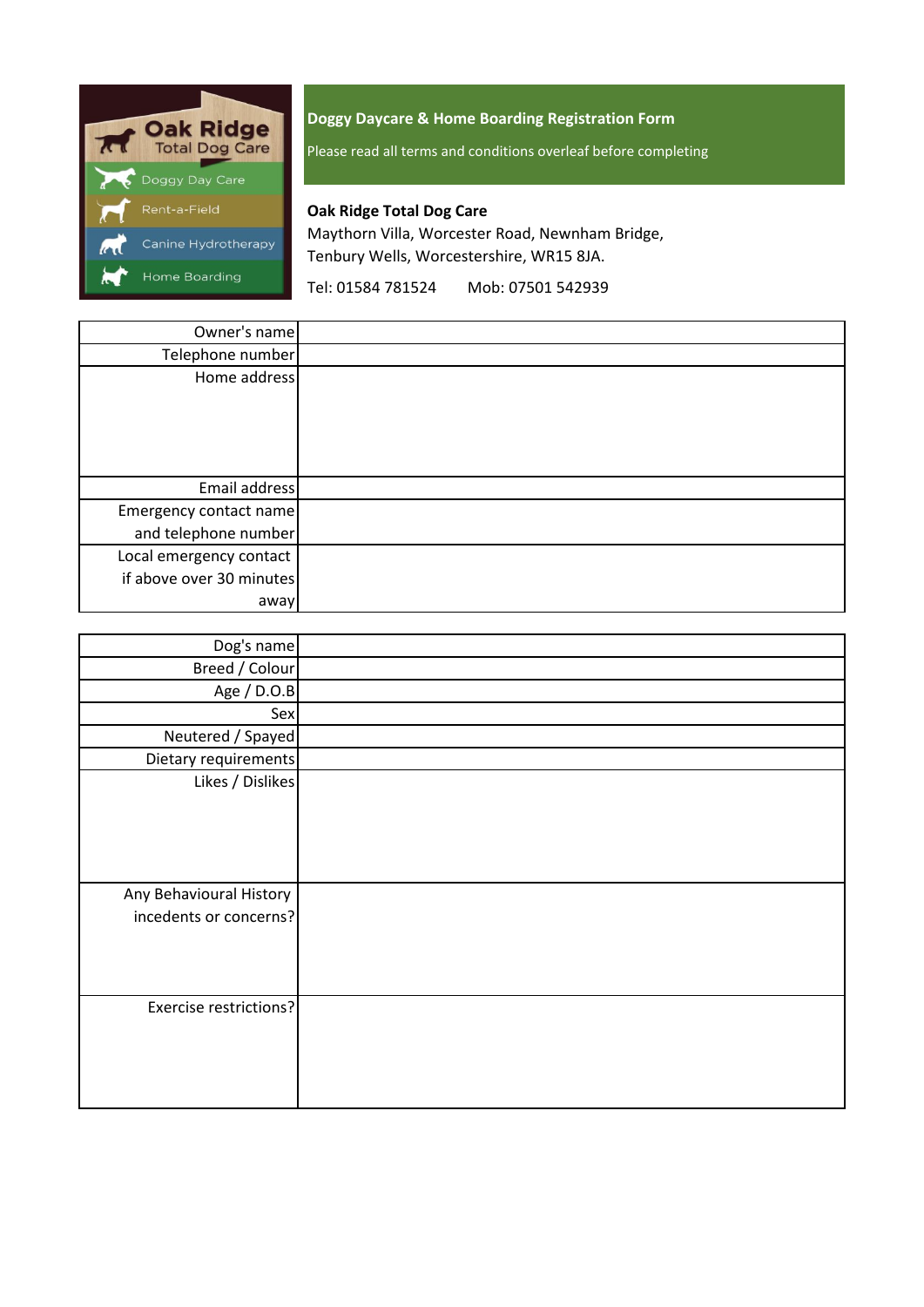| Are Vaccinations up to     |  |
|----------------------------|--|
| date?                      |  |
| Next Vaccination due date? |  |
| Worming & Defleaing up to  |  |
| date?                      |  |

| Is your dog insured? |  |
|----------------------|--|
| Insurance Company    |  |
| Policy number        |  |

| Vet's name                |  |
|---------------------------|--|
| Telephone number          |  |
| <b>Address</b>            |  |
|                           |  |
|                           |  |
|                           |  |
| Medical conditions        |  |
|                           |  |
|                           |  |
|                           |  |
|                           |  |
| Medication / Dosage       |  |
|                           |  |
|                           |  |
|                           |  |
|                           |  |
| Is your dog microchipped? |  |
| Microchip number          |  |

How did you hear about us?

# **I have read this form and agree to all the terms and conditions attached**

| Signature |  |
|-----------|--|
| Name      |  |
| Date      |  |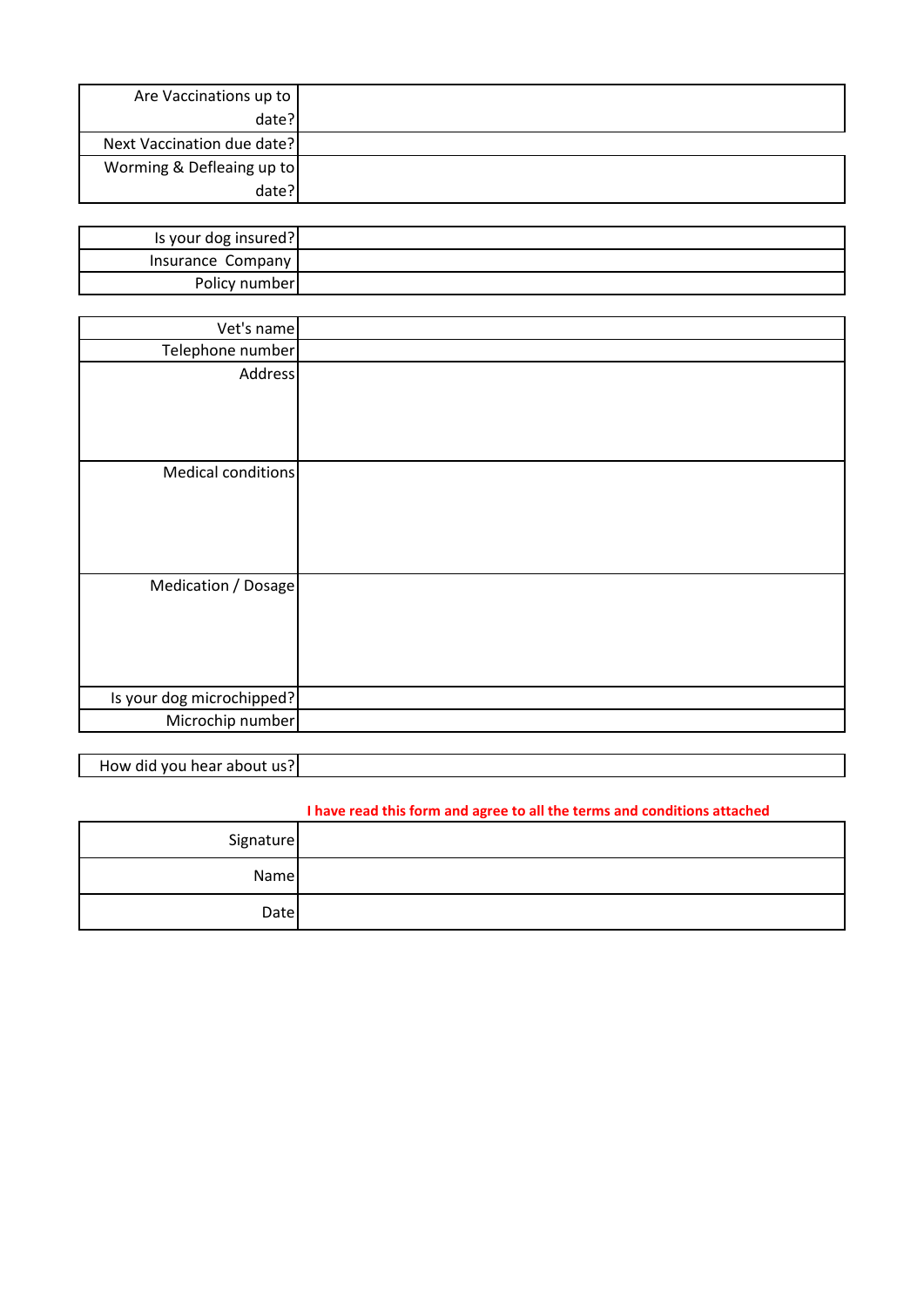

Maythorn Villa, Worcester Road, Newnham Bridge, Tenbury Wells, Worcestershire, WR15 8JA Tel: 01584 781524 / 07501 542939 Email: info@oakridge-totaldogcare.co.uk

# **Doggy Daycare & Home Boarding Consent**

# **Doggy Daycare**

| Do you consent to your dog(s) socialising with other dogs in Daycare?        | Yes / No       |
|------------------------------------------------------------------------------|----------------|
| Do you consent to your dog(s) socialising with other dogs Home Boarding?     | Yes / No       |
| Do you consent to your dog(s) playing with toys and equipment provided?      | Yes / No       |
| Do you use a crate at home for rest times?                                   | Yes / No       |
| If you use a crate, do you consent to us using a crate for the same purpose? | Yes / No / N/A |

# **Home Boarding**

| Do you consent to your dog(s) socialising with other dogs Home Boarding?     | Yes / No       |
|------------------------------------------------------------------------------|----------------|
| Do you consent to your dog(s) socialising with other dogs in Daycare?        | Yes / No       |
| Do you consent to your dog(s) playing with toys and equipment provided?      | Yes / No       |
| If you have more than one dog, can they sleep in the same room?              | Yes / No / N/A |
| If you have more than one dog, can they feed in the same room?               | Yes/No/N/A     |
| Do you use a crate at home for rest times & sleeping at night?               | Yes / No       |
| If you use a crate, do you consent to us using a crate for the same purpose? | Yes / No / N/A |

| Dog's name(s): |       |
|----------------|-------|
| Breed(s):      |       |
| Owner's Name:  |       |
| Telephone:     |       |
| Email:         |       |
| Address:       |       |
|                |       |
| Signed:        | Date: |